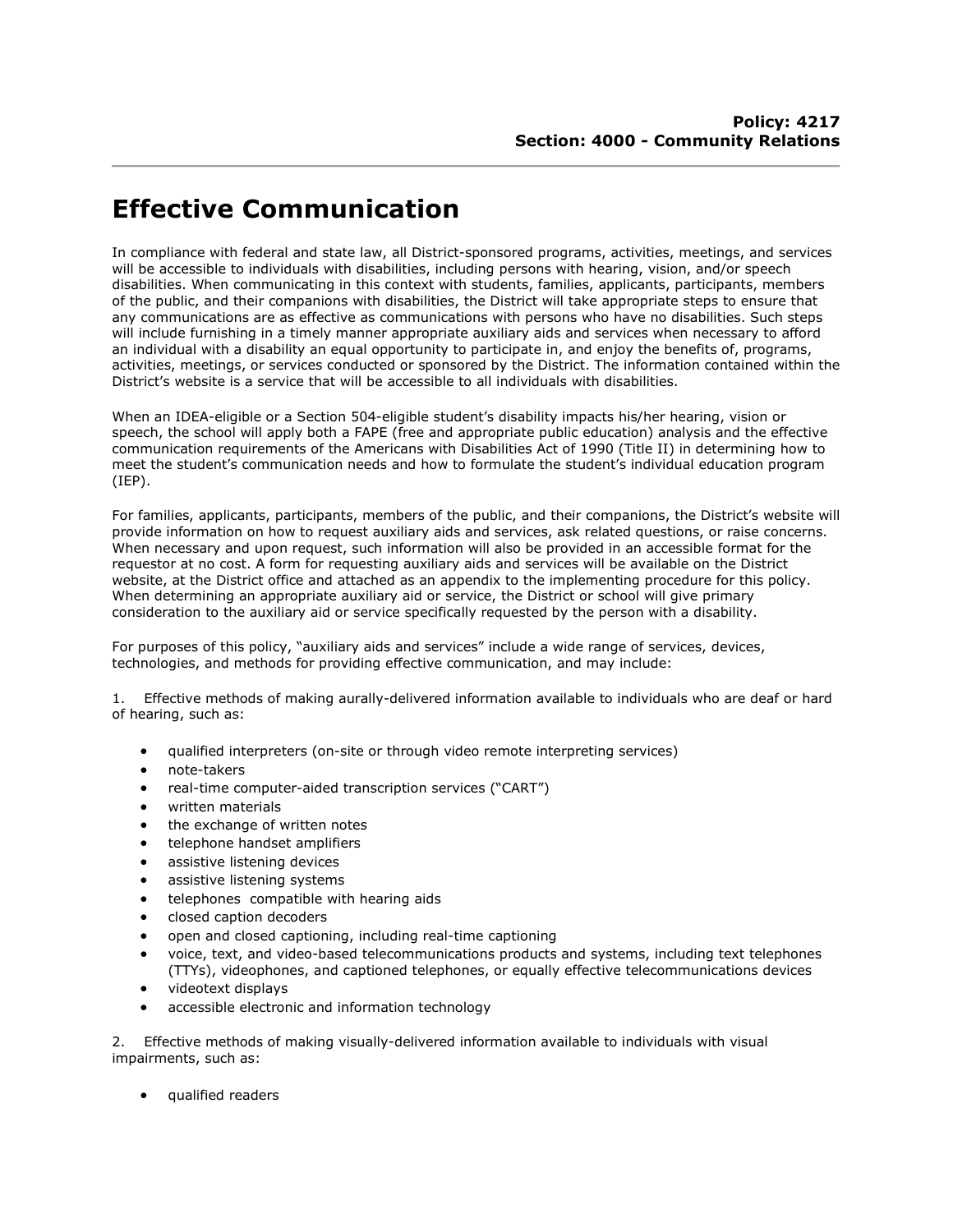- taped texts
- audio recordings
- Brailled materials and displays
- **•** screen reader software
- magnification software
- optical readers
- secondary auditory programs (SAP)
- large print materials
- accessible electronic and information technology

3. Effective methods of enabling a person with a speech disability to communicate with the school or District personnel, such as:

- a word or letter board
- writing materials
- spelling to communicate
- a qualified sign-language interpreter
- taped texts
- a computer
- a portable device that writes and/or produces speech
- **•** telecommunication devices
- 4. Acquisition or modification of equipment or devices; and
- 5. Other similar services and actions.

Auxiliary aids and services will be provided for any school-initiated program, activity, meeting, or service, which may include:

- Parent/teacher conferences
- ESE/IEP/504 meetings
- Conferences or hearings involving student corrective action
- Planning meetings
- Interviews for District employment
- Staff Meetings
- **•** Interactive meetings regarding accommodations
- **•** Graduation ceremonies
- **•** Field Trips
- **•** School Performances or Sporting Events
- **•** Board Meetings
- Website information, including on-line information regarding curriculum, policies, and Board materials and agendas.
- Reports of student grades and academic progress
- Parental alerts regarding school closures or events

The Superintendent is granted the authority to develop procedures in order to implement this policy.

| Cross References: | 2161 - Special Education and Related Services for Eligible<br><b>Students</b>                         |
|-------------------|-------------------------------------------------------------------------------------------------------|
|                   | 2162 - Education of Students With Disabilities Under Section<br>504 of the Rehabilitation Act of 1973 |
|                   | 3210 - Nondiscrimination                                                                              |